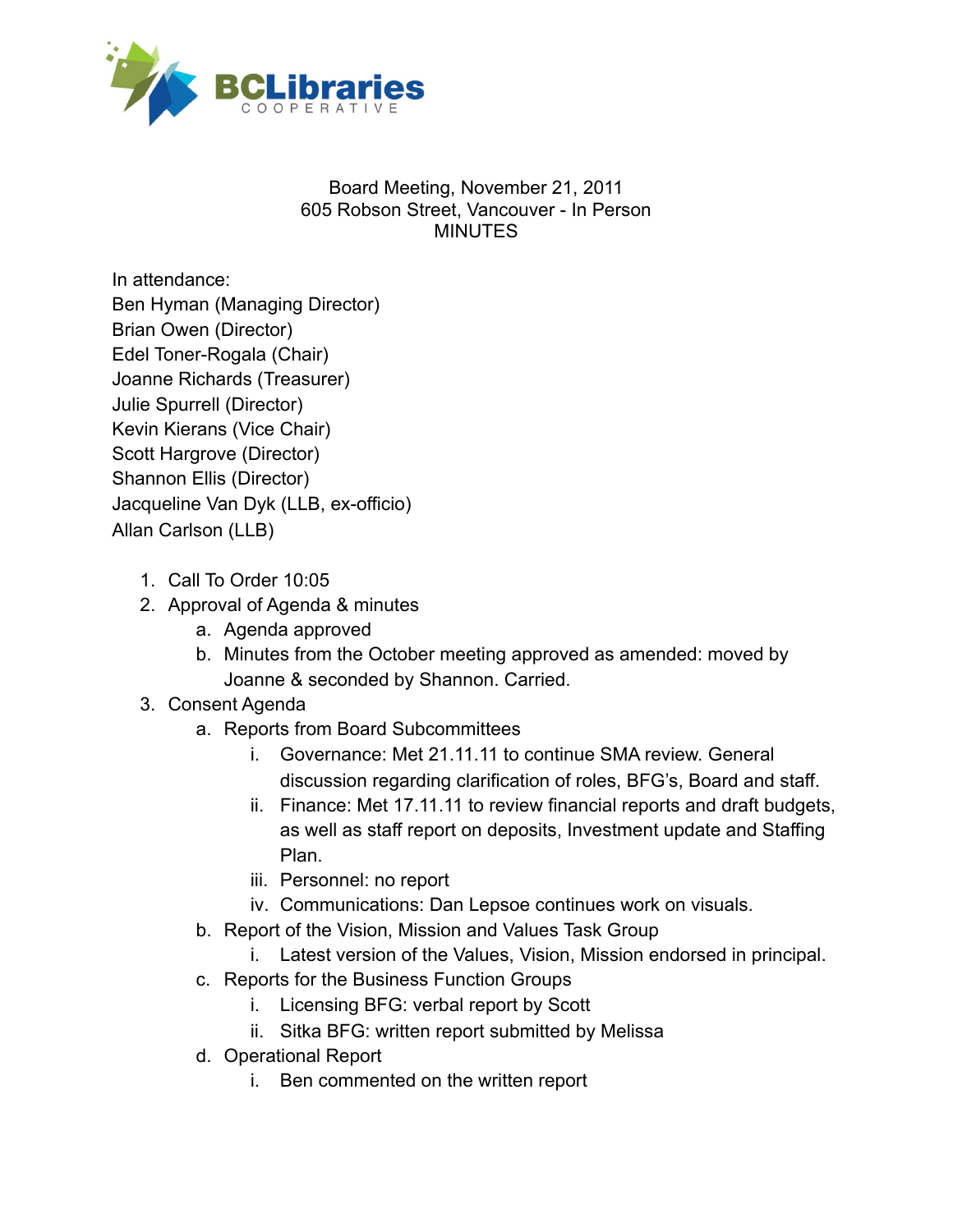- 4. Items for Discussion
	- a. Appointment of new Board Secretary and Board Signing Officer. Shannon Ellis volunteers. Moved by Julie, seconded by Scott that Shannon Ellis replace Lauren Stara as Board Secretary and signing officer. Carried.
	- b. Motion to move in-camera for discussion about Staff Report on Cataloguing. Moved by Joanne, seconded by Shannon. Carried.
	- c. Report from in-camera session: Given that Sitka members have expressed a strong desire to see Sitka's bibliographic database de-duplicated, and that a Sitka Guiding Principle is the user experience, the Board has approved a bibliographic database cleanup. Motion that a Cataloguing Ad hoc Committee lead by staff be established to make specific recommendations regarding consortial best practice for bibliographic data in Sitka that will keep the database clean. Specifically, the Ad Hoc Committee will:
		- i. prepare a terms of reference for approval by the Board
		- ii. make recommendations regarding the proposal to limit cataloguing permissions while ensuring that local cataloguing needs are met.
		- iii. make recommendations regarding consortial cataloguing opportunities such as record sourcing and acquisitions while ensuring local cataloguing needs are met.
		- iv. consult widely across the Cooperative membership
		- v. prepare preliminary reports and recommendations to the Sitka BFG and Licensing BFG, where appropriate. A Q2 2012 preliminary report deadline is envisioned.

vi. prepare final reports and recommendations for the Board Moved by Joanne, seconded by Julie. Carried

- d. Finance Sub Committee Reports
	- i. Balance sheet, statement of income and expense, draft budget all received for information and discussion.
	- ii. Motion to distribute 50% of the Cooperative's existing investments to CIBC WoodGundy as outlined in staff report. Direction to MD to investigate VanCity services for next fiscal. Moved by Joanne, seconded by Shannon. Carried
	- iii. Motion that MD has discretion to invest up to \$100K, in addition to the existing investment portfolio. Whenever exercised, such discretion must be reported at the next scheduled Board meeting. Moved by Joanne, seconded by Shannon. Carried.
	- iv. Motion: For new product offerings that require infrastructure support or pre-work, the Cooperative will charge a 25% deposit of the initial